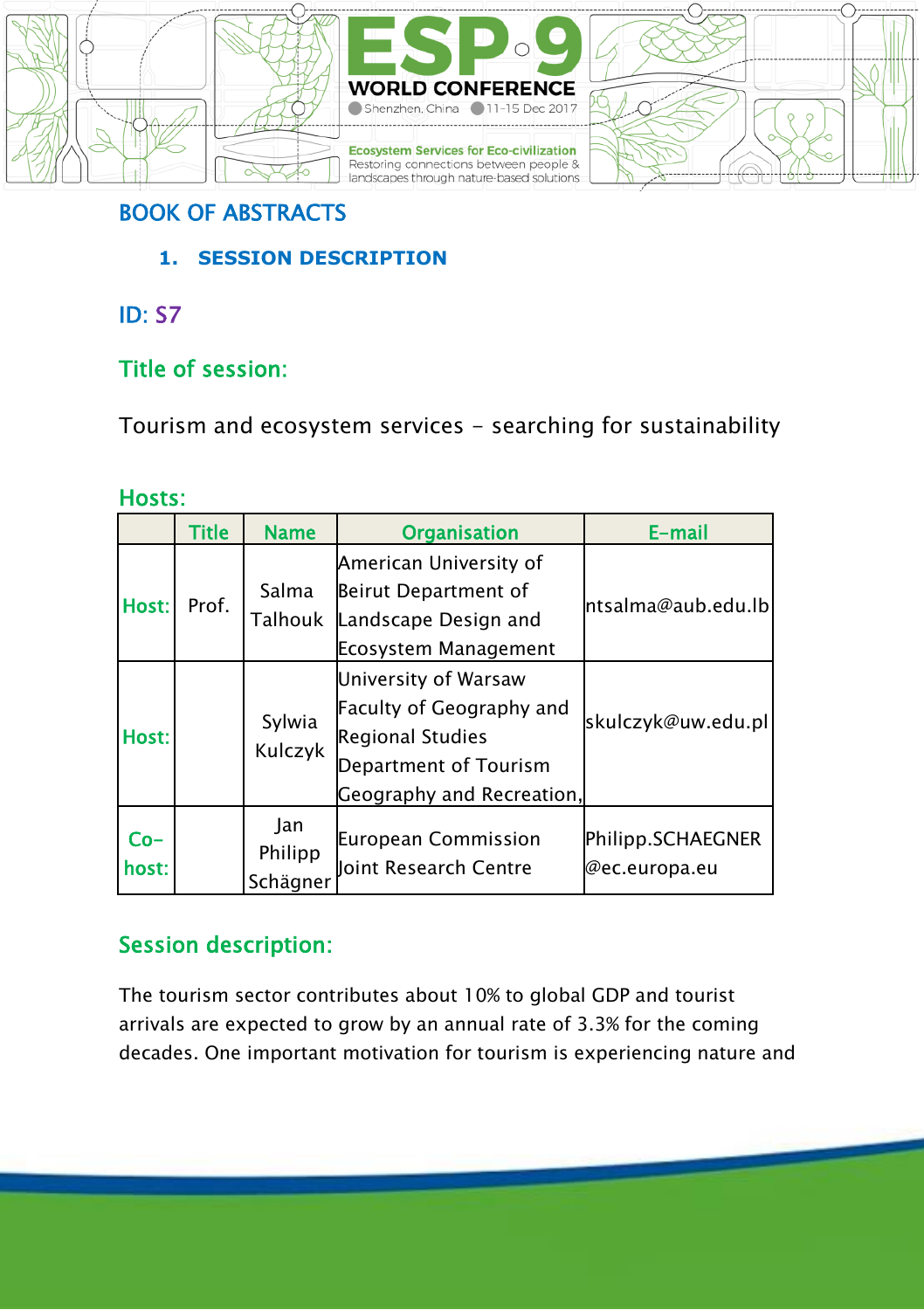

wildlife and thus an ecosystem service. Global PAs for example receive about 8 billion visits a year generating about US \$600 billion/y in direct in-country expenditure.

On the other hand, nature-based tourism itself may present a pressure and a threat to natural ecosystem. The development of tourist sector infrastructure (accommodation, roads etc.) may increase pressure on local resources such as water and energy and may stir further economic developments resulting in additional ecosystem degradation. Growing visitor flows may threat wildlife and degrade formerly untouched nature. Services retrieved from the natural environment by the tourism sector is a double edge sword that can help flourish local economies and conserve nature or exploit locals and their natural heritage. Addressing the sustainability of tourism within the context of ecosystem services will help ensure a continuous development of this sector as part of resilient natural and cultural heritage. The purpose of this session is to consider sustainable tourism through an ecosystem services approach. The session will include researchers and practitioners and serve as an interdisciplinary platform that will seek to integrate knowledge and experience across disciplines and cultures.

### Goals and objectives of the session:

The natural environment is without any doubts crucial to tourism, yet although the application of the ES concept proved useful in managing a wide spectrum of human-nature relations, it still receives surprisingly low attention in tourism research and practice. The goal is to explore and identify integrated solutions for synergizing tourism and ES in a way that benefits society and environment and supports local economies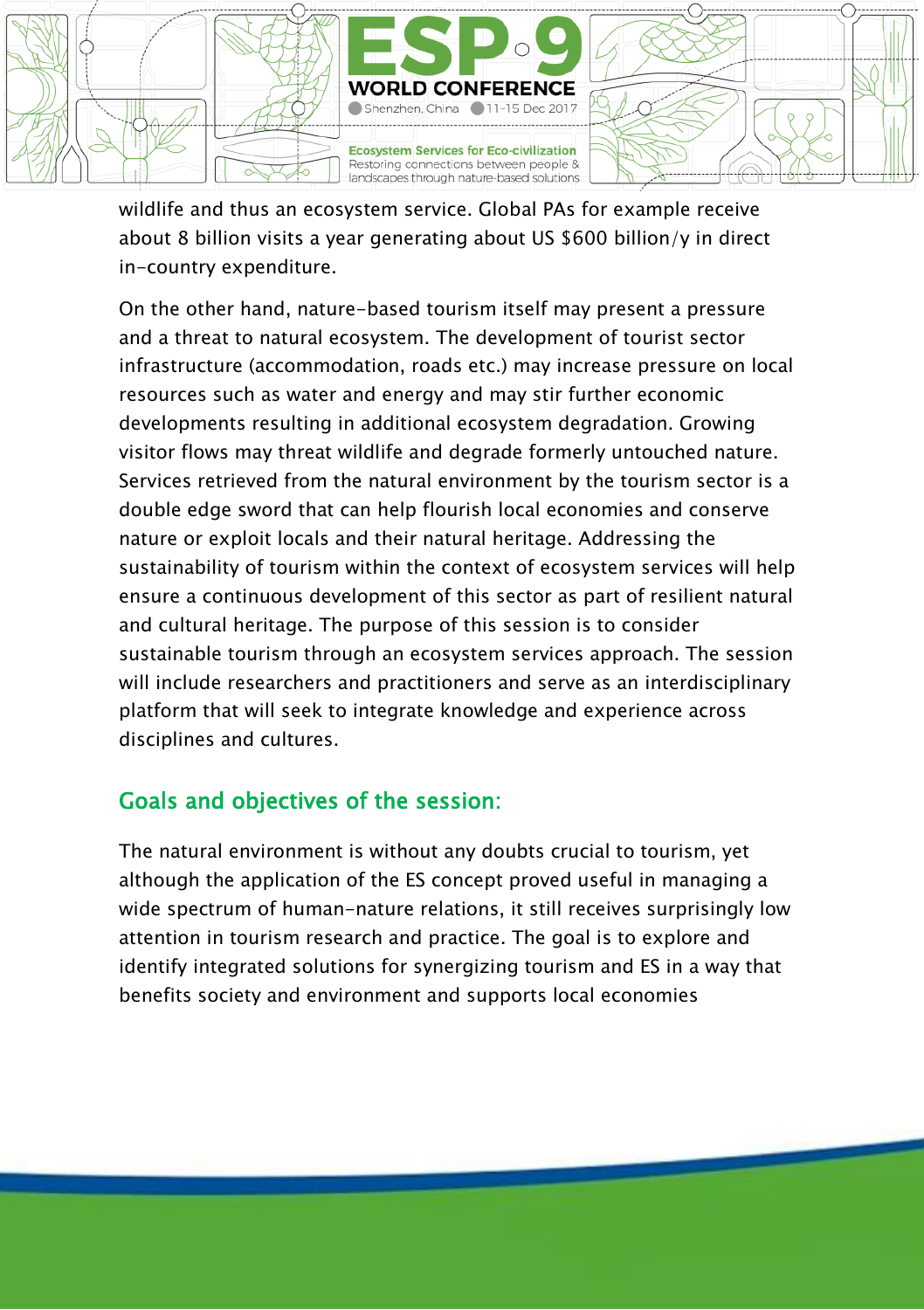

### Planned output / Deliverables:

- Consolidate a multidisciplinary community of researchers and practitioners in ecotourism, ecosystem services, and related fields
- Launch the initiative to write a joint review article based on the title of the session
- Launch the initiative to prepare a joint research proposal
- Strengthen ties with tourism stakeholders

## Related to ESP Working Group or National Network:

### SWG 7 – [ES in \(eco\) Tourism](https://www.es-partnership.org/?s=SWG+7+%E2%80%93+ES+in+%28eco%29+Tourism+&submit=Search)

### **2. SESSION PROGRAM**

Date of session: 12 December 2017 Time of session: 14:00 – 17:30

### Timetable speakers

| Time  | <b>First</b><br>name | <b>Name</b> | <b>Organization</b>              | Title of presentation                                               |
|-------|----------------------|-------------|----------------------------------|---------------------------------------------------------------------|
| 14:00 | Salma                | Talhouk     | American<br>University of Beirut | Introduction of<br>participants and<br>session objectives           |
| 14:15 | Sylwia               | Kulczyk     | University of<br>Warsaw          | Tourism and ecosystem<br>services - opportunities<br>and challenges |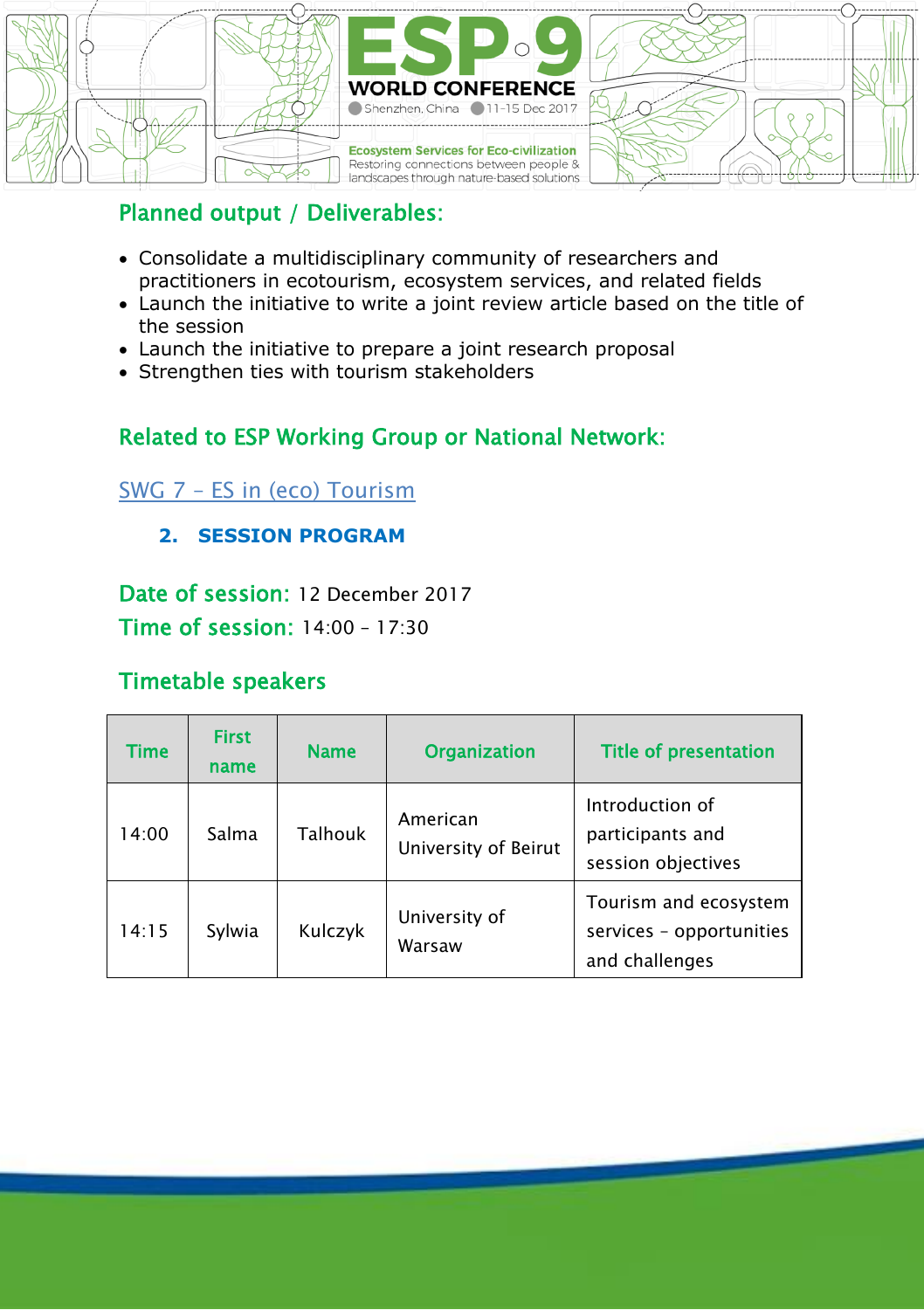



Ecosystem Services for Eco-civilization<br>Restoring connections between people &<br>landscapes through nature-based solutions



| <b>Time</b> | <b>First</b><br>name | <b>Name</b> | <b>Organization</b>            | <b>Title of presentation</b>                                                                                                               |
|-------------|----------------------|-------------|--------------------------------|--------------------------------------------------------------------------------------------------------------------------------------------|
| 14:30       | Sonali               | Ghosh       | Wildlife Institute of<br>India | Mass tourism as an<br>ecosystem disservice-<br>a case study from India                                                                     |
| 14.45       | Anna<br>(Anya)       | Phelan      | University of<br>Queensland    | Enhancing community-<br>based tourism to<br>combat Illegal,<br>Unreported and<br>Unregulated (IUU)<br>fishing; South Sulawesi<br>Indonesia |
| 15:00       | Jan<br>Philipp       | Schägner    | European<br>Commission, JRC    | Nature tourism &<br>recreation in protected<br>areas: from global<br>visitor data to<br>economic impact<br>analysis                        |
| 15:15       | Short break          |             |                                |                                                                                                                                            |
| 15:20       | Marta                | Derek       | University of<br>Warsaw        | Do tourists need nature<br>in a nature-based<br>destination? The<br>example of the Great<br>Masurian Lakes, Poland                         |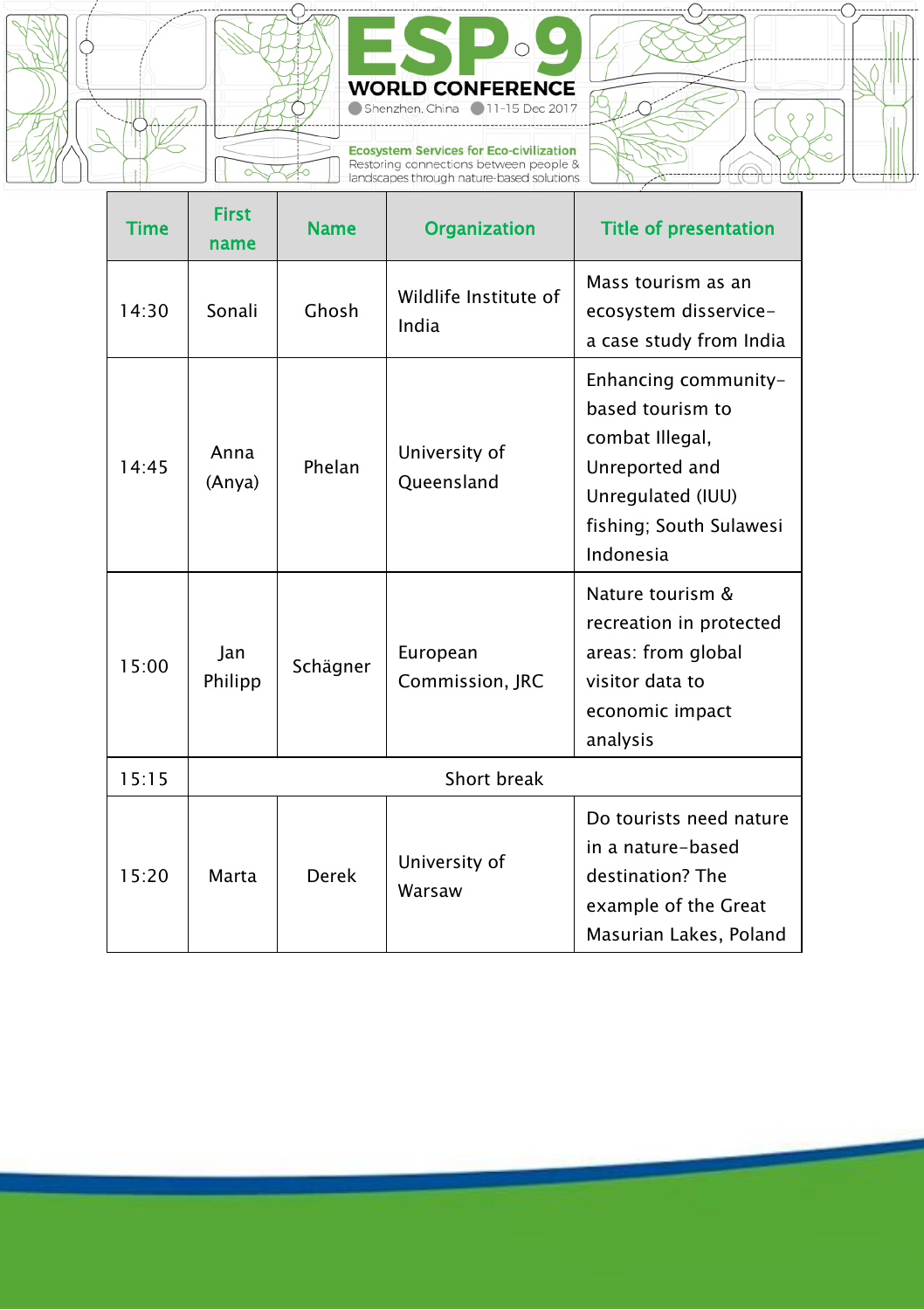



Ecosystem Services for Eco-civilization<br>Restoring connections between people &<br>landscapes through nature-based solutions

ī



| <b>Time</b> | <b>First</b><br>name                                                            | <b>Name</b> | <b>Organization</b>                                                                                                                                                                                              | <b>Title of presentation</b>                                                                         |
|-------------|---------------------------------------------------------------------------------|-------------|------------------------------------------------------------------------------------------------------------------------------------------------------------------------------------------------------------------|------------------------------------------------------------------------------------------------------|
| 15:35       | Kreme<br>na                                                                     | Gocheva     | Bulgarian Academy<br>of Sciences                                                                                                                                                                                 | Disruptive technologies<br>- a way towards<br>sustainable use of<br>cultural ecosystem<br>services?  |
| 15:50       | Asma                                                                            | El Hajal    | American<br>University of Beirut                                                                                                                                                                                 | How can ecotourism in<br>cities teach about<br>nature and ecosystem<br>services?                     |
| 16:05       | Amelie                                                                          | Robert      | <b>CITERES Research</b><br>laboratory<br>(CNRS/Tours<br>University, France),<br><b>RURALITES</b><br>Research<br>laboratory (Poitiers<br>University, France)                                                      | Cultural ecosystem<br>services and nature<br>tourism. Case study in<br>some rural areas in<br>France |
| 16:20       | Salma                                                                           | Talhouk     | American<br>University of Beirut                                                                                                                                                                                 | Highlights of<br>contributions                                                                       |
| 16:30       | Salma Talhouk,<br>Sylwia Kulczyk, and<br>Philipp Schägner:<br><b>Moderators</b> |             | Workshop: Road map to strengthening ties<br>with tourism stakeholders and building a<br>multidisciplinary community of researchers<br>and practitioners in ecotourism, ecosystem<br>services, and related fields |                                                                                                      |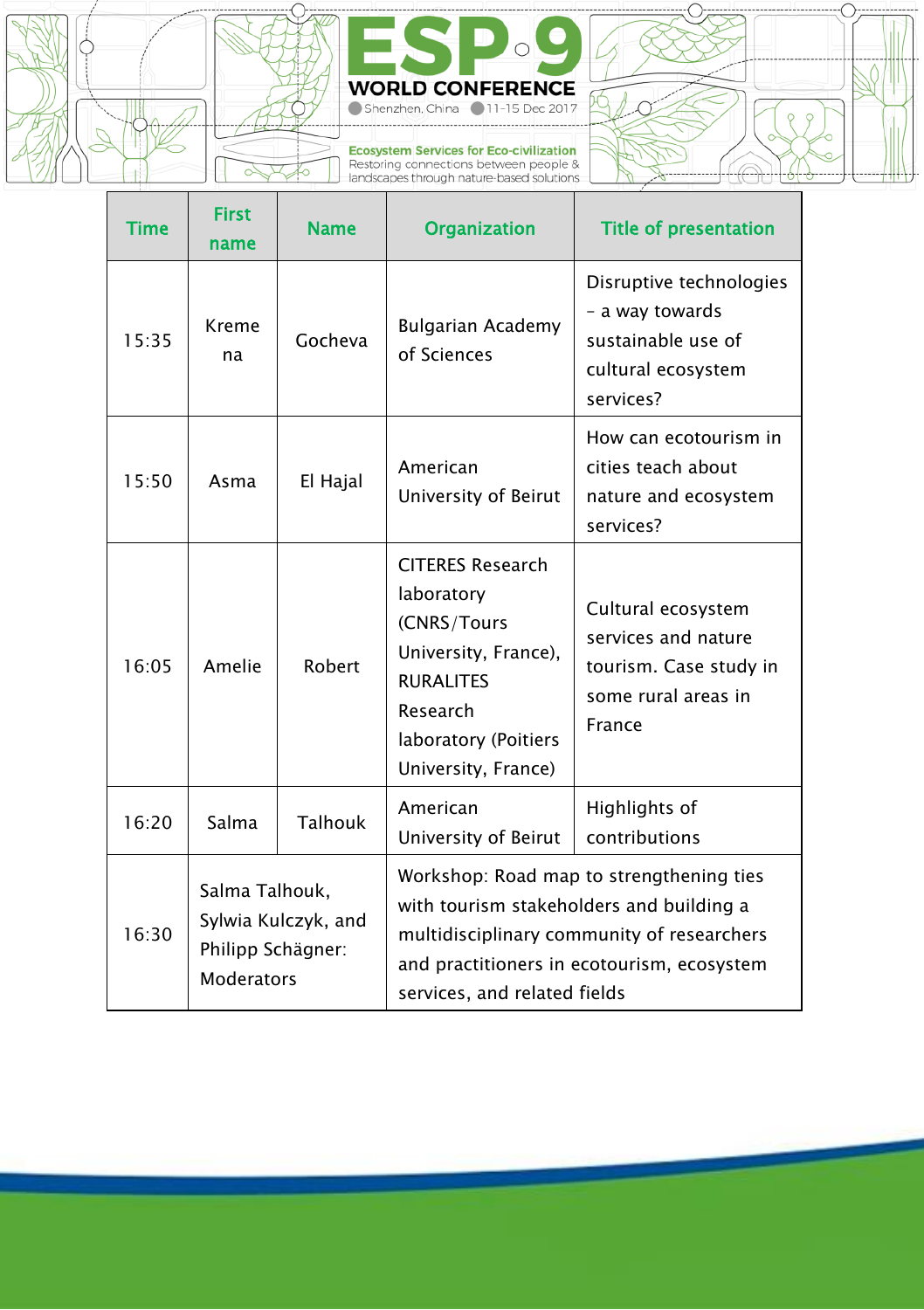

| <b>Time</b> | <b>First</b><br>name                                                            | <b>Name</b> | <b>Organization</b>                                                                                                                                                | <b>Title of presentation</b> |
|-------------|---------------------------------------------------------------------------------|-------------|--------------------------------------------------------------------------------------------------------------------------------------------------------------------|------------------------------|
| 17:00       | Salma Talhouk,<br>Sylwia Kulczyk, and<br>Philipp Schägner:<br><b>Moderators</b> |             | Workshop: Initiative for future collaborations:<br>1- to write a joint review article based on the<br>title of the session 2- prepare a joint<br>research proposal |                              |

#### **3. ABSTRACTS**

Type of submission: Abstract

S. Sectoral Working Group sessions: S7 Tourism and ecosystem services - searching for sustainability

# Do tourists need nature in a nature-based destination? The example of the Great Masurian Lakes, Poland

Author(s): Marta Derek Affiliation(s): University of Warsaw Other author(s): Sylwia Kulczyk, Edyta Woźniak Country: Poland Contact: m.derek@uw.edu.pl

The concept of ecosystem services aims at seeking for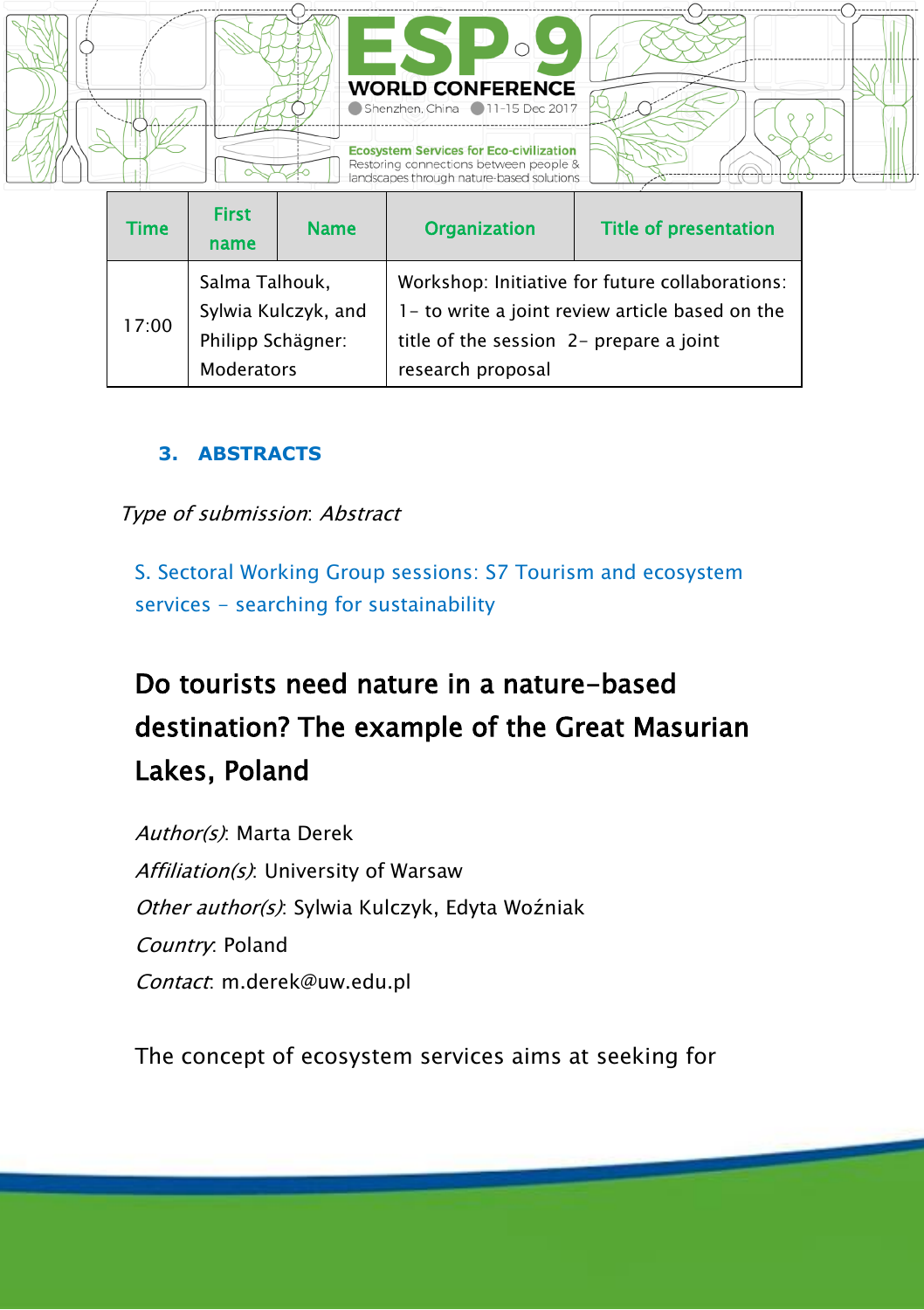

balance between natural supply and social demand. In the case of tourism, this means the relationship between nature and tourists. The aim of this paper is to verify tourists' attitude to nature in a nature-based destination. How much nature is important for them? What elements are appreciated by them? How does it depend on an activity tourists undertake in nature?

These questions will be answered basing on the research conducted in the Great Masurian Lakes, Poland. The region is one of the most visited nature-based destinations in Poland. 516 questionnaires with tourists were conducted in the summer of 2014. Tourists were asked, among others, about activities they had performed during their stay in the region, as well as about their attitude to several elements of nature, such as water, forest, hilliness of the area, etc. Cluster analysis was used in order to typology tourists by activities undertaken by them, and, as a result, six clusters were identified: angling sailors, non-angling sailors, cyclists, anglers, water recreationists and passive tourists. Then, the attitude to nature declared by each of these groups was analysed and compared to others.

Keywords: nature, tourists, ecosystem services, cluster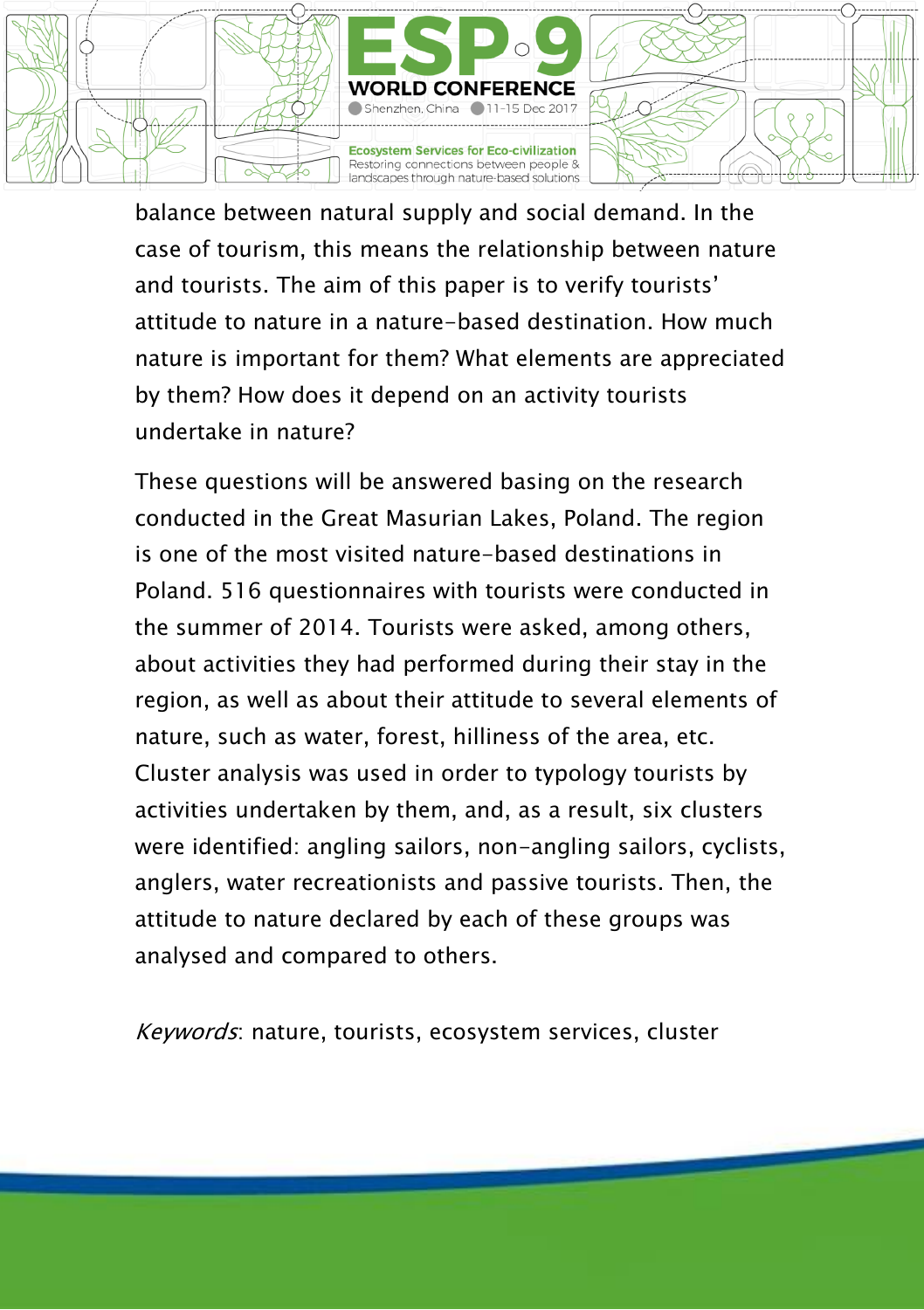





## analysis, Poland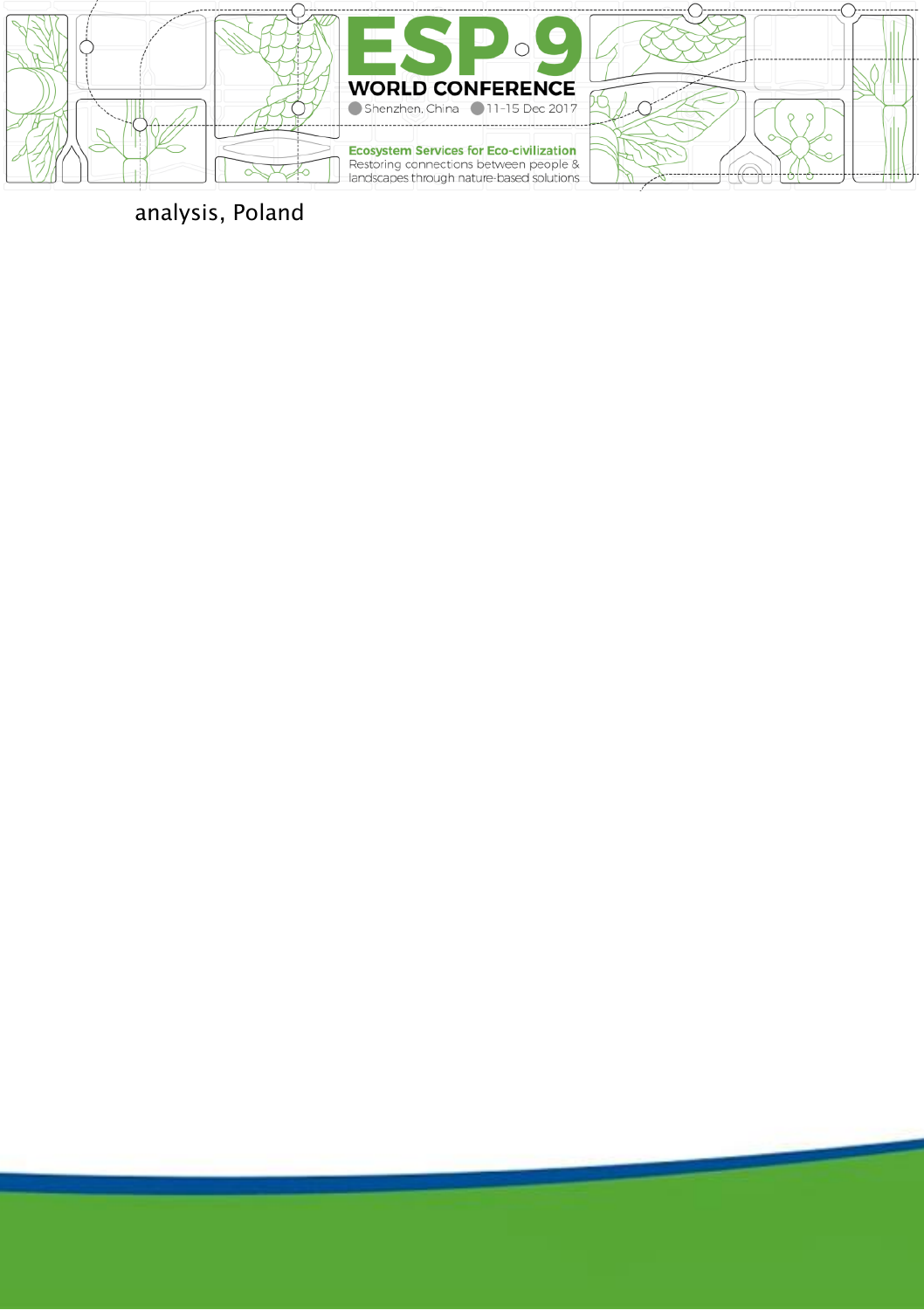

S. Sectoral Working Group sessions: S7 Tourism and ecosystem services - searching for sustainability

## How can ecotourism in cities teach about nature and ecosystem services?

Author(s): Asma El Hajal, Salma Talhouk Affiliation(s): American University of Beirut Country: Lebanon Contact: ane21@mail.aub.edu

Ecotourism engages people in nature travel and nature activities offering them a combined opportunity for leisure time and education (Lindberg et al, 1997; Adamson et al, 2016). Personal ecotourism experiences may influence ecofriendly attitudes and intents to reduce the human impact on the environment thus promoting environmental conservation (Androin et al, 2015, Chiu, 2014 & Zhang, 2014). Normally ecotourism opportunities are outside cities and require the intention invest time and to travel to sites. Recent practices have considered 'urban ecotourism'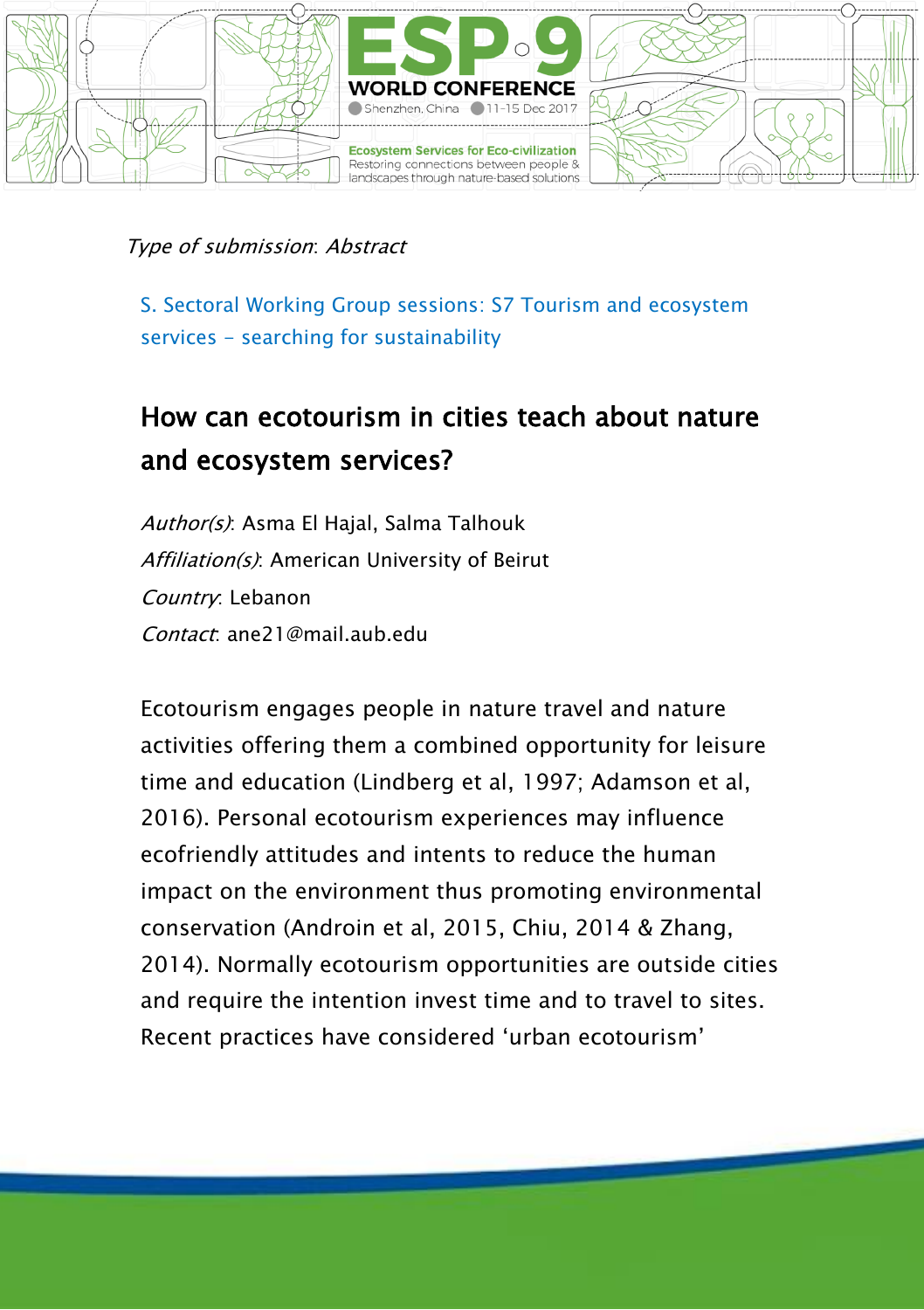

defined as nature travel and conservation in a city setting modified by humans (Toronto's Green Tourism Association, 2016). Considering the large number of people living in cities, urban ecotourism may be an efficient venue to showcase the value of nature and ecosystem services (Jegdic and Gradinac, 2016; Hausmann, 2015; Nahuelhuan, 2013). Addressing sustainability of ecotourism in cities within the context of ecosystem services may help ensure a continuous development of this sector as part of novel natural assets and resilient cultural heritage. This study is conducted in Beirut a densely populated Mediterranean city. The objectives of the study are to (1) identify and map semi natural and manmade natural landmarks and potential nature activities in the city of Beirut, (2) evaluate the potential of urban ecotourism in mainstreaming ecosystem services. The study uses GIS mapping, expert participation for the identification of nature activities in the city, and stakeholder perceptions of nature and ecosystem services.

Keywords: ecosystem services, urban tourism, ecotourism, environmentally responsible behavior, sustainability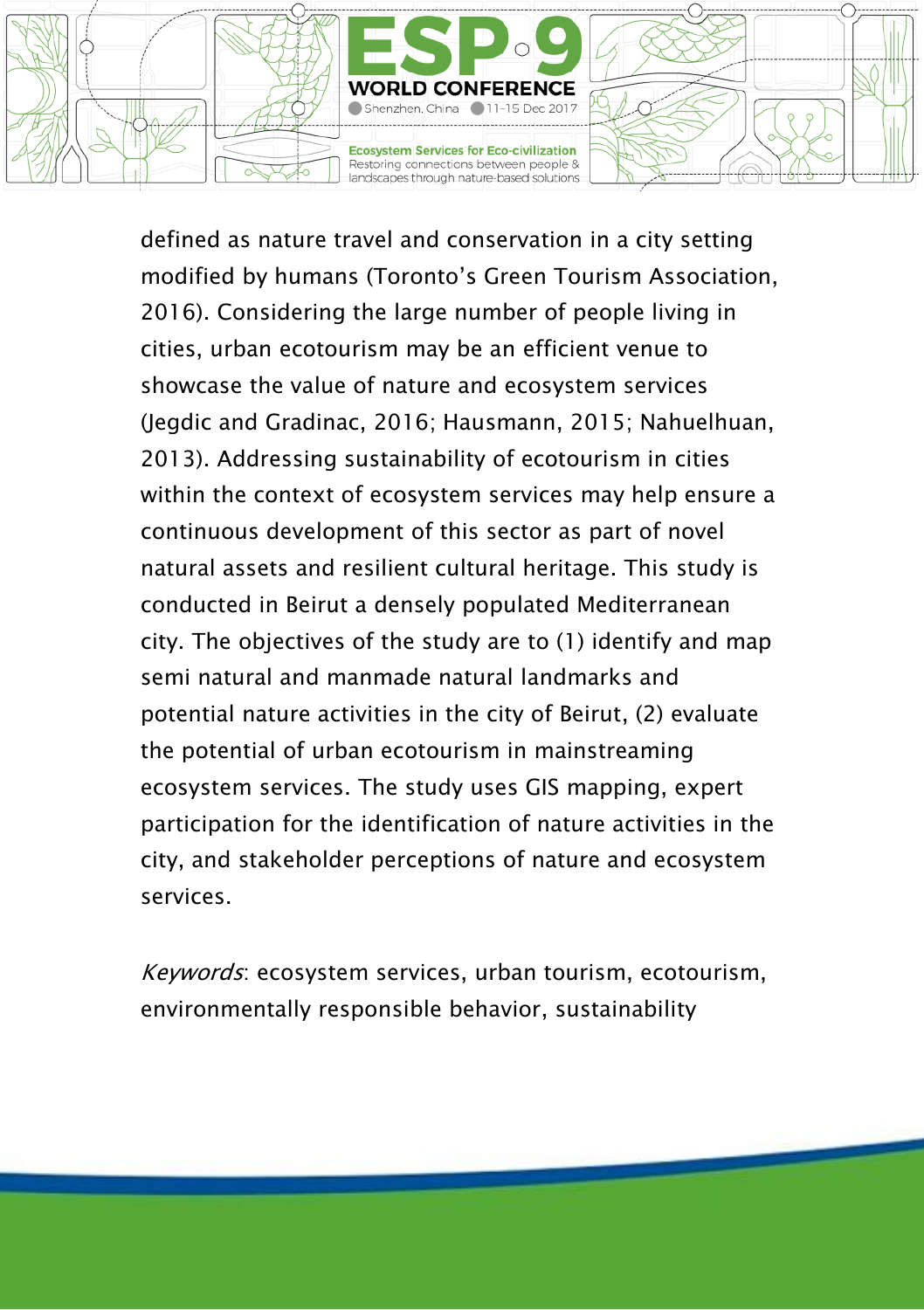

S. Sectoral Working Group sessions: S7 Tourism and ecosystem services - searching for sustainability

## Mass tourism as an ecosystem disservice- a case study from India

Author(s): Sonali Ghosh, Anil Anjankar Affiliation(s): Wildlife Institute of India, Dehradun India, Satara Forest Division Other author(s): Surabhi Walawalkar Country: India Contact: ghoshsonaliwii@gmail.com

Ecotourism has largely benefited natural heritage sites as they provide alternative livelihood support to forest fringe communities' thereby providing incentive for protection of such sites. However, public perception and media-hyped popularity of a natural site among masses may lead to detrimental impacts including negative impacts on the flora and fauna for which the site has been designated. In this case study, we examine the impact of tourism that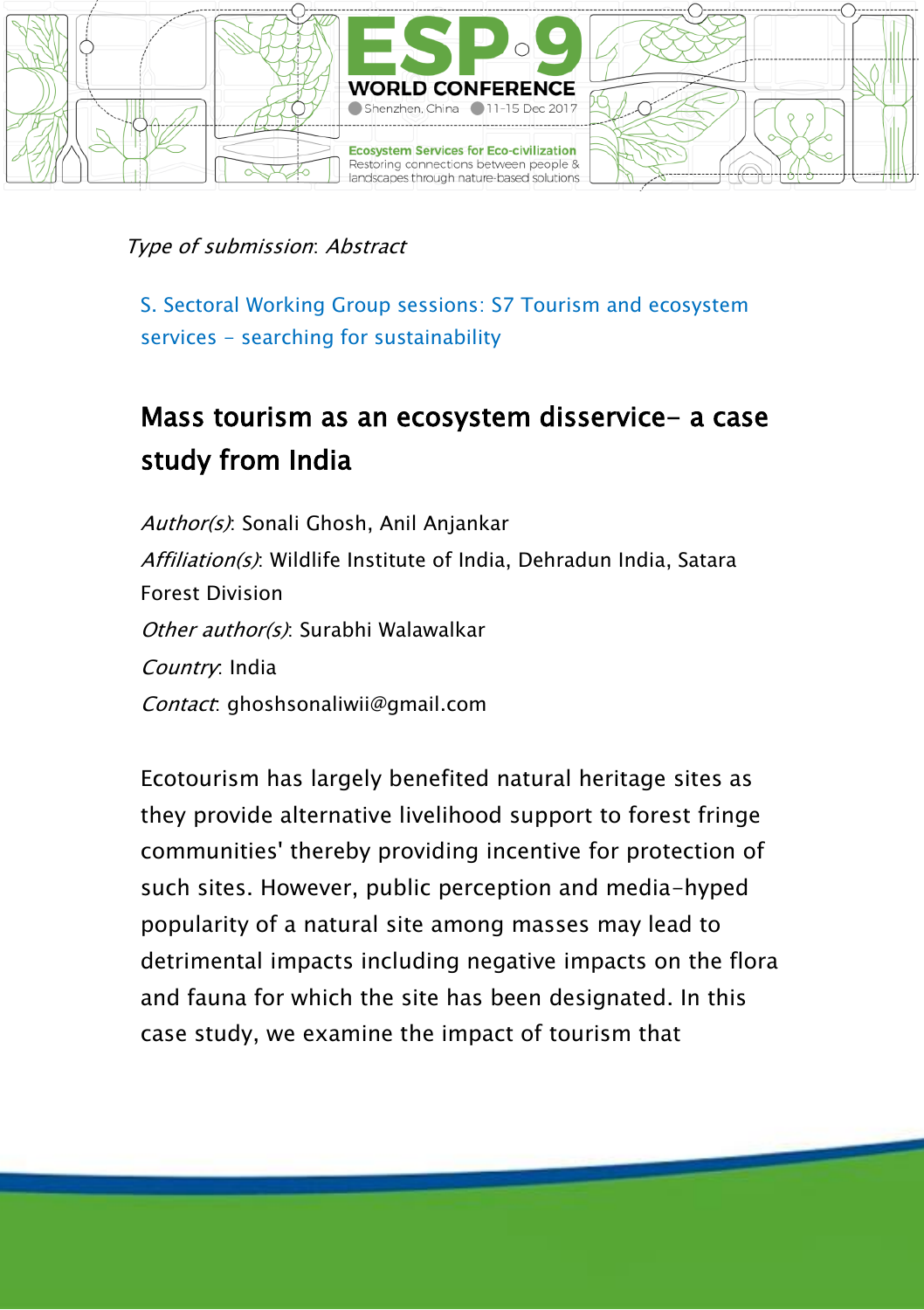

increased manifold since the inscription of Kas Plateau (Western Ghats) as a UNESCO World Heritage Site in 2014. The lateritic plateau is known as an in-situ repository of over 850 species of flowering plants, out of which 39 species are also listed under IUCN Red Data list of threatened or near threatened plant species. Negative impacts such as increased trampling and destruction of habitat, increased pollution were observed as day tourists thronged the site. We argue that unregulated tourism contributes to ecosystem disservices and may be overall detrimental to the natural elements for which the site was protected in the first place. The role of popular media and branding (as in case of World Heritage Site) is also discussed as they may inadvertently add to the mass popularity of such sites. A planned management approach that pre-empts such impacts at the time of inscription can be incorporated in the Operational Guidelines.

Keywords: world heritage, western Ghats, mass tourism, ecosystem disservice, operational guidelines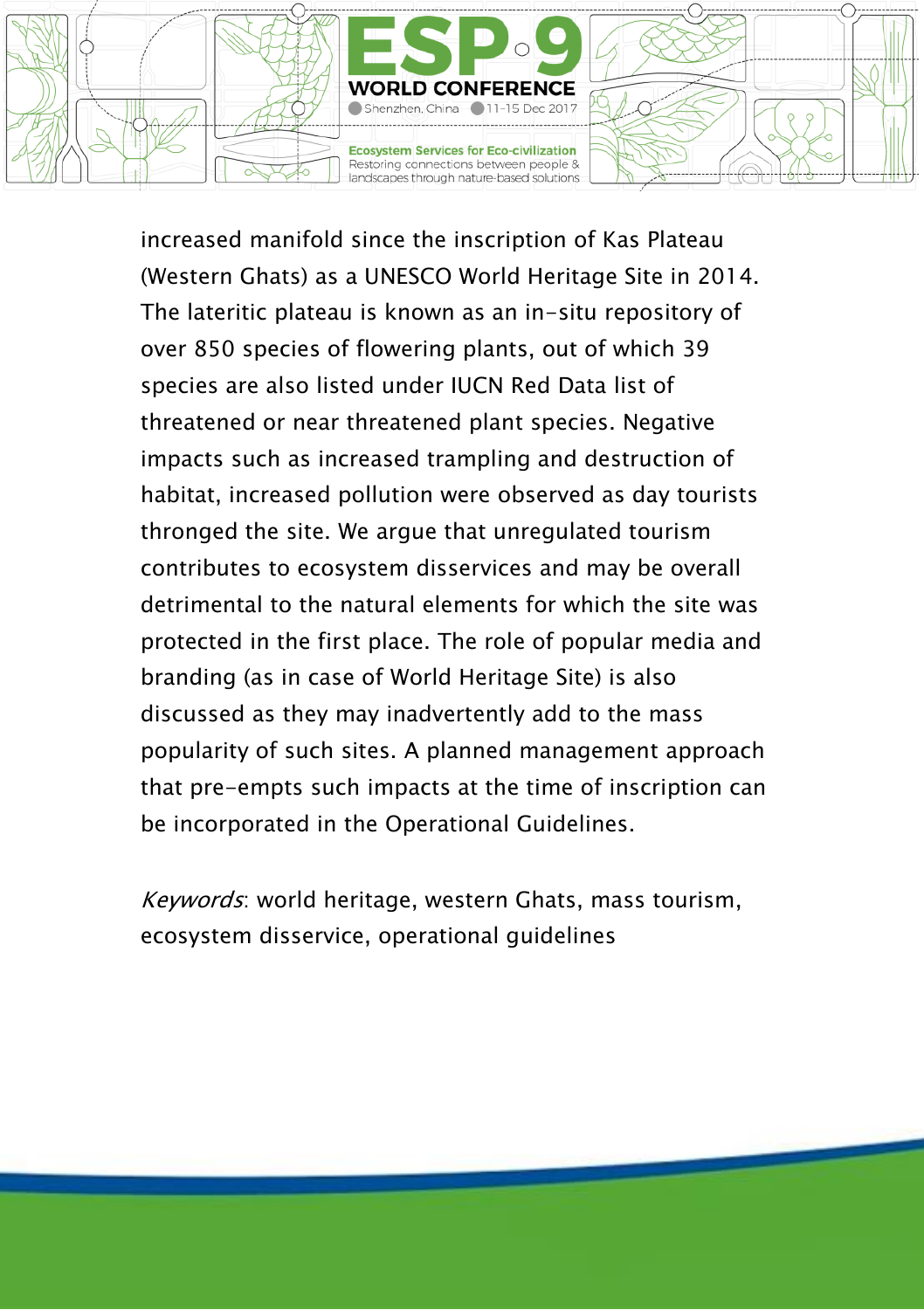

S. Sectoral Working Group sessions: S7 Tourism and ecosystem services - searching for sustainability

# Disruptive technologies – a way towards sustainable use of cultural ecosystem services?

Author(s): Kremena Gocheva Affiliation(s): Institute of Biodiversity and Ecosystem Research at the Bulgarian Academy of Sciences Other author(s): Svetlana Bancheva, Anna Ganeva, Nesho Chipev, Svetla Bratanova Doncheva Country: Bulgaria Contact: kremena@gochev.net

In 2016 the number of tourists exceeded Bulgaria's population. Low-cost mass offerings at the seaside or in the mountain winter resorts prevail and cause seasonal over-population. Road, waste and wastewater infrastructure are overdimensioned; litter, light and noise pollution spark tensions between tourism businesses, population and environmental protection organizations.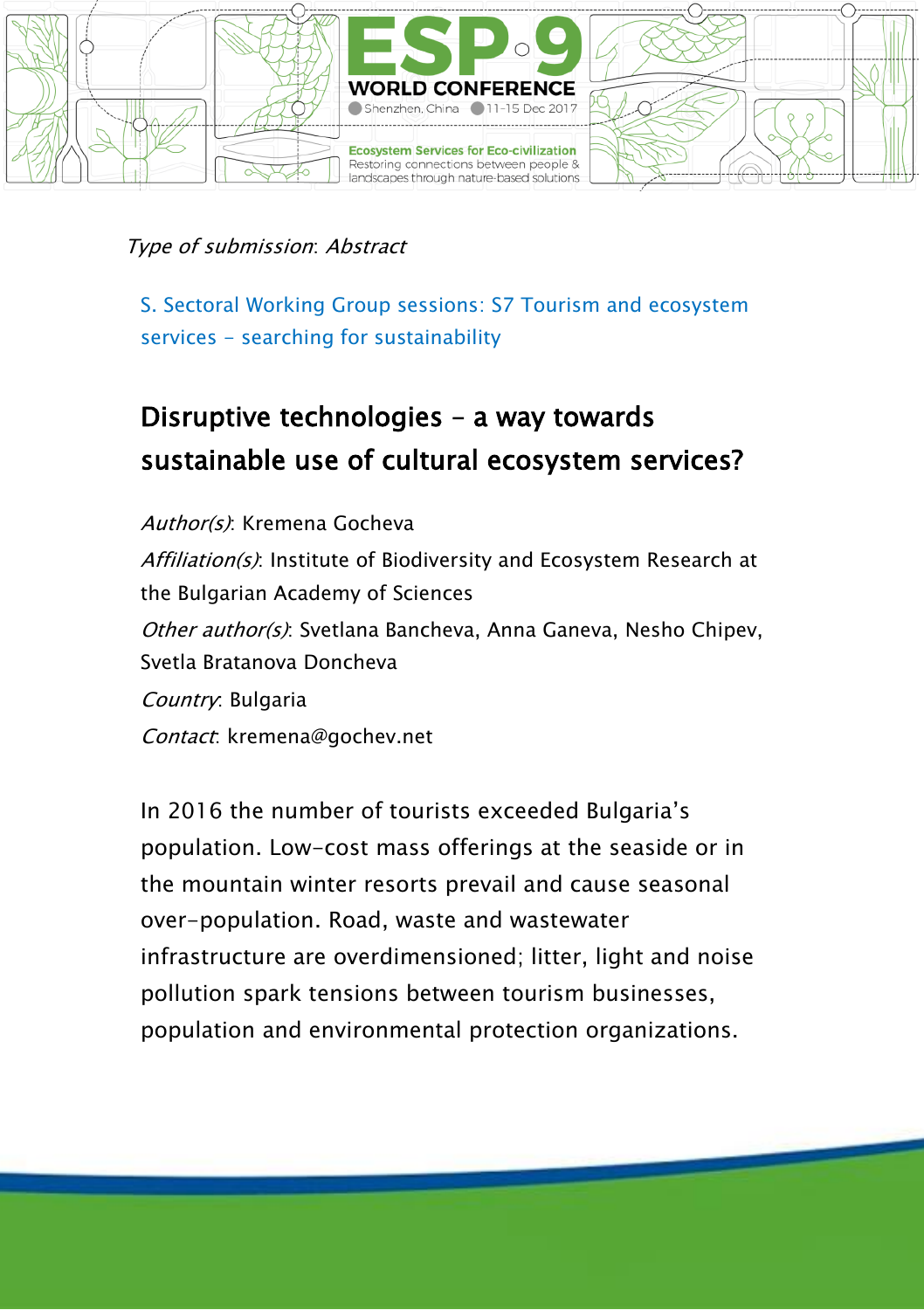

Sparsely vegetated ecosystems (SVE) are subject to the highest rate of destruction to build facilities, direct and indirect pressures from the overuse of cultural ecosystem services. Botanical tourism is practiced at a small scale in SVE but they remain largely invisible or are perceived as nuisance by mass tourism.

In 2015-2016, Bulgaria conducted national mapping and biophysical assessment of the territory outside NATURA 2000 (66% of the country). The resulting maps combine data from fieldwork, earth observation data and official data such as land use, cadastre.

One of the most rewarding mapping projects was devoted to SVE. It identified and mapped key pressures, had wide public outreach and piloted the routine use of drones in fieldwork. During mapping we obtained a clear picture of disruptive new technologies as possible avenue for win-win local solutions that could alleviate pressures while promoting higher value added tourist products to new user groups.

We present the mapping results with emphasis on cultural ecosystem services and argue that new tourist segments must rely to a greater extent on: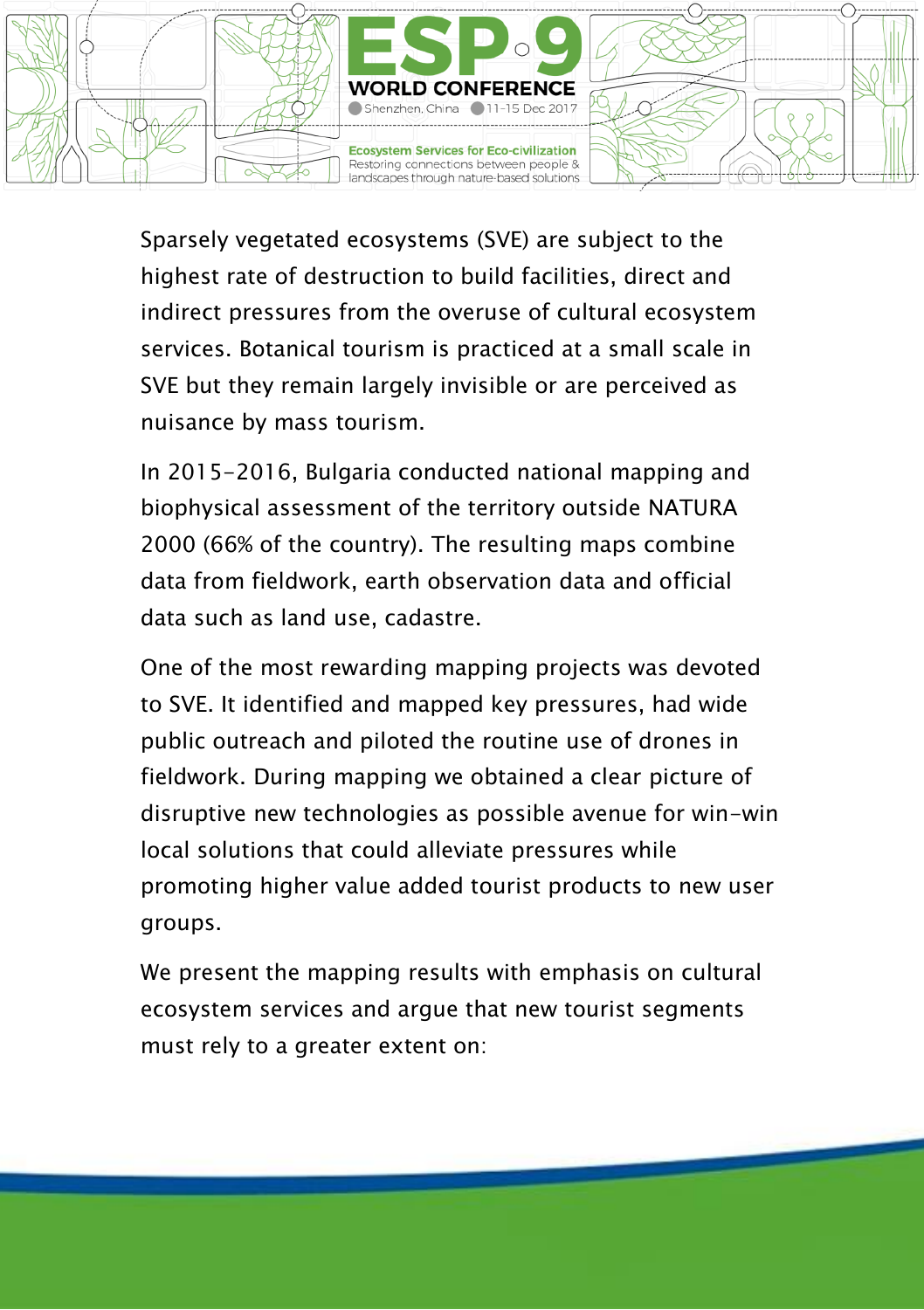

• New technologies (drones, augmented and virtual reality) to explore in new ways the experiential interactions and make them accessible to wider audiences, including disabled people. They can also serve for citizen science and monitoring

• Ride-sharing in autonomous electric vehicles as a way to reduce pollution and noise in sensitive habitats.

• Greening the wastewater infrastructure for cost-effective and nature based urban solutions to reduce pressures on ecosystems

We detail the socio-ecologic background for such use of technology.

Keywords: augmented and virtual reality, autonomous electric vehicles, drones and autonomous underwater vehicles for exploration and tourism, citizen science, cultural ecosystem services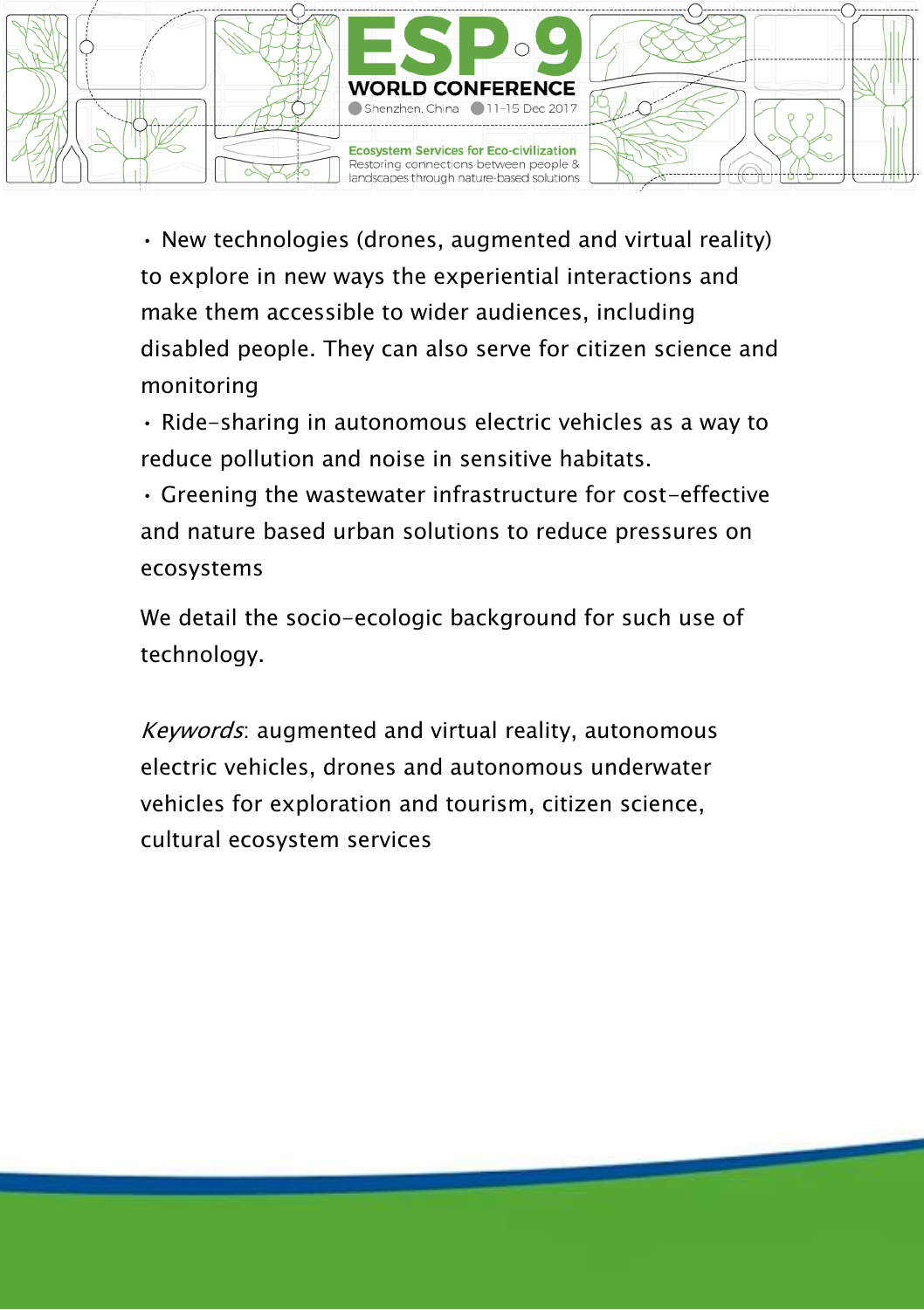

S. Sectoral Working Group sessions: S7 Tourism and ecosystem services - searching for sustainability

# Tourism and ecosystem services – opportunities and challenges

Author(s): Sylwia Kulczyk Affiliation(s): University of Warsaw, Faculty of Geography and Regional Studies Country: Poland Contact: skulczyk@uw.edu.pl

This paper aims to identify and discuss opportunities and challenges for implementing ecosystem services (ES) concept in tourism research.

Tourism is widely recognized as an important element of human well-being and natural values are one of the crucial tourism attractions. At the same time, significant environmental threats arise as a consequence of tourism development. Therefore, there is an urgent need of an approach that integrates both ecological and social aspects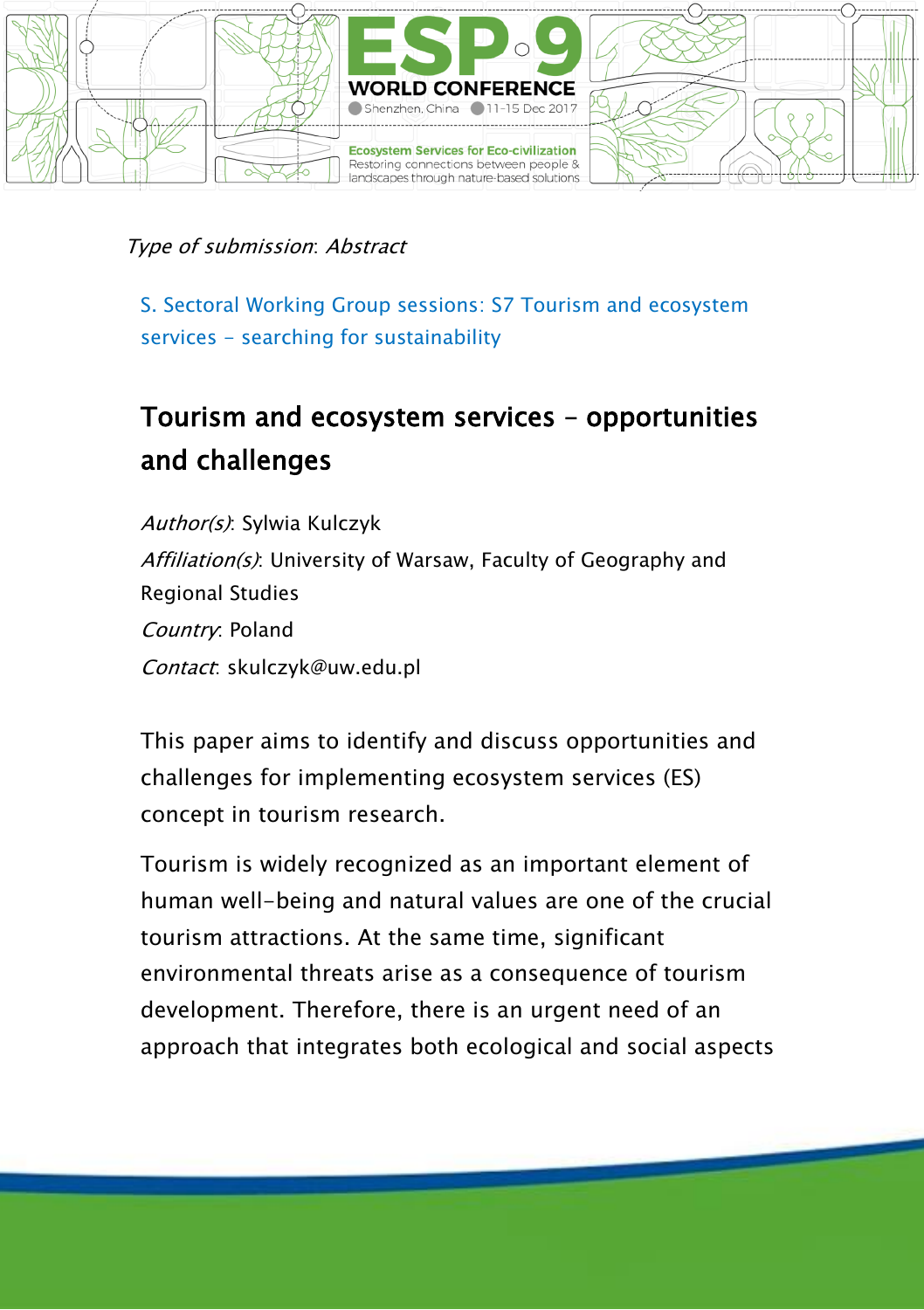

and could help to plan and manage tourism in a sustainable way. These opportunities are offered by ES concept.

To implement the ES concept in tourism research possesses also some challenges. These are:

• The ambiguity of the term "tourism", which has no clear limits and can be interpreted in various ways. In ecological research, only the forms that are strictly based on nature (eg. ecotourism) are included;

• The variety of approaches to tourism within ES concept – tourism can be researched as material or non-material phenomenon, from social or ecological perspective, and in variety of spatial and temporal scales.

• The complexity of tourism system that includes different types of users – both tourism enterprises and tourists themselves;

• The internal diversity of tourism that covers variety of activities for which different combinations of natural elements are needed;

• The diversity of tourists attitudes to nature.

Keywords: tourism, nature, research framework, supply, demand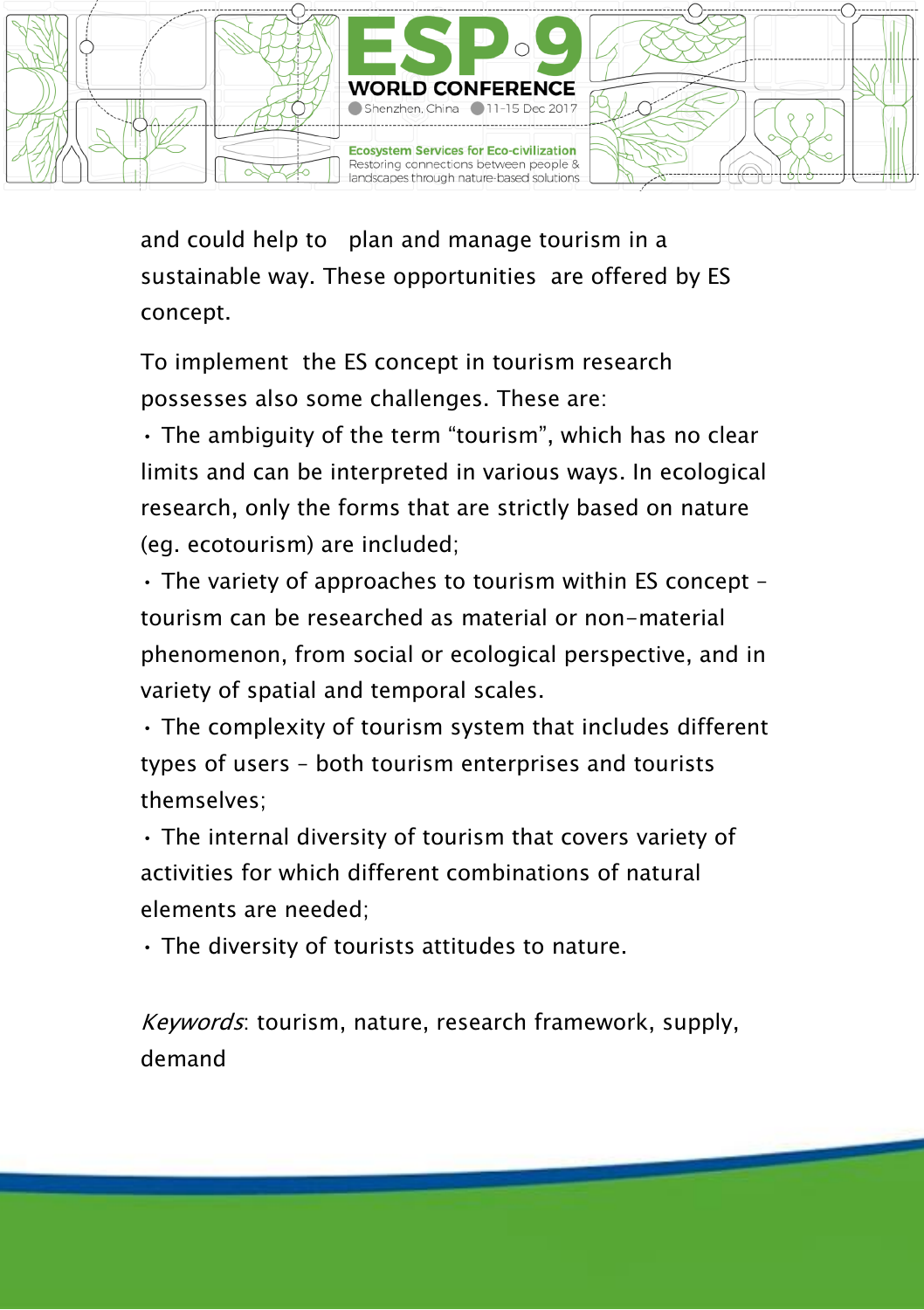

S. Sectoral Working Group sessions: S7 Tourism and ecosystem services - searching for sustainability

# Enhancing community-based tourism to combat Illegal, Unreported and Unregulated (IUU) fishing; South Sulawesi Indonesia

Author(s): Anna (Anya) Phelan Affiliation(s): University of Oueensland Other author(s): Damian Hine Country: Australia Contact: a.phelan@business.uq.edu.au

Many of Indonesia's coral reef areas are heavily exploited and the sustainability of the coastal ecosystems is threatened by overfishing and destructive fishing practices, such as cyanide and bomb fishing. For coastal communities in the region, economic development must include a delicate balance between protecting marine biodiversity and maintaining a sustainable and direct access to ecosystem services. This article outlines the results of a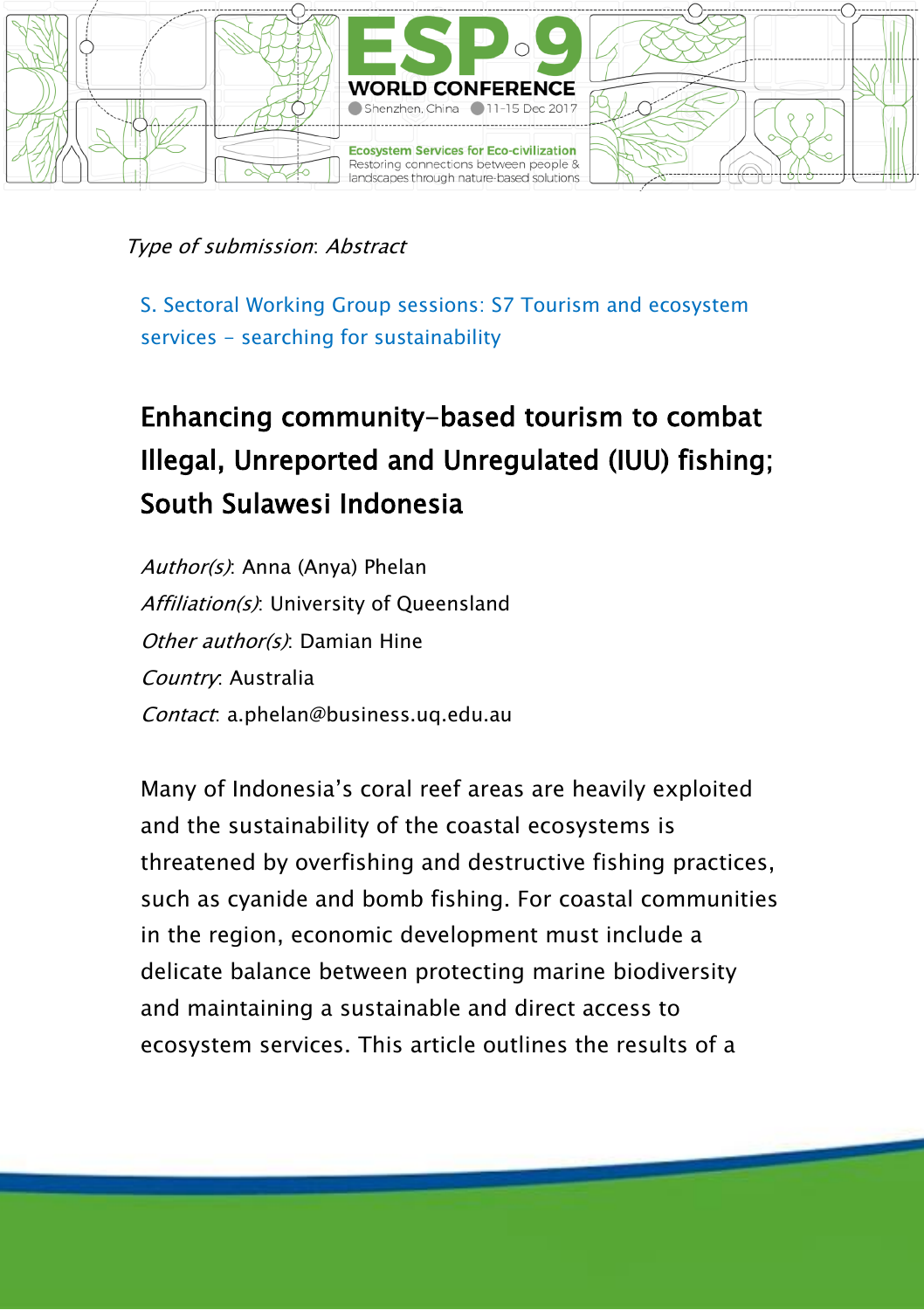

study in the Selayar Regency of South Sulawesi Province in eastern Indonesia analysing the socio-economic challenge of coral reef fisheries decline. We examine three complementary pathways of sustainable small-scale fisheries, responsible tourism and small-scale home industry to enhance primary income and support local livelihoods through value capture and sustainable enterprise development. Community-based tourism emerges as a key link between ecosystem protection, diversification into alternative livelihoods, and local culture and heritage.

Keywords: coastal communities, alternative livelihoods, responsible tourism, small-scale fisheries, communitybased tourism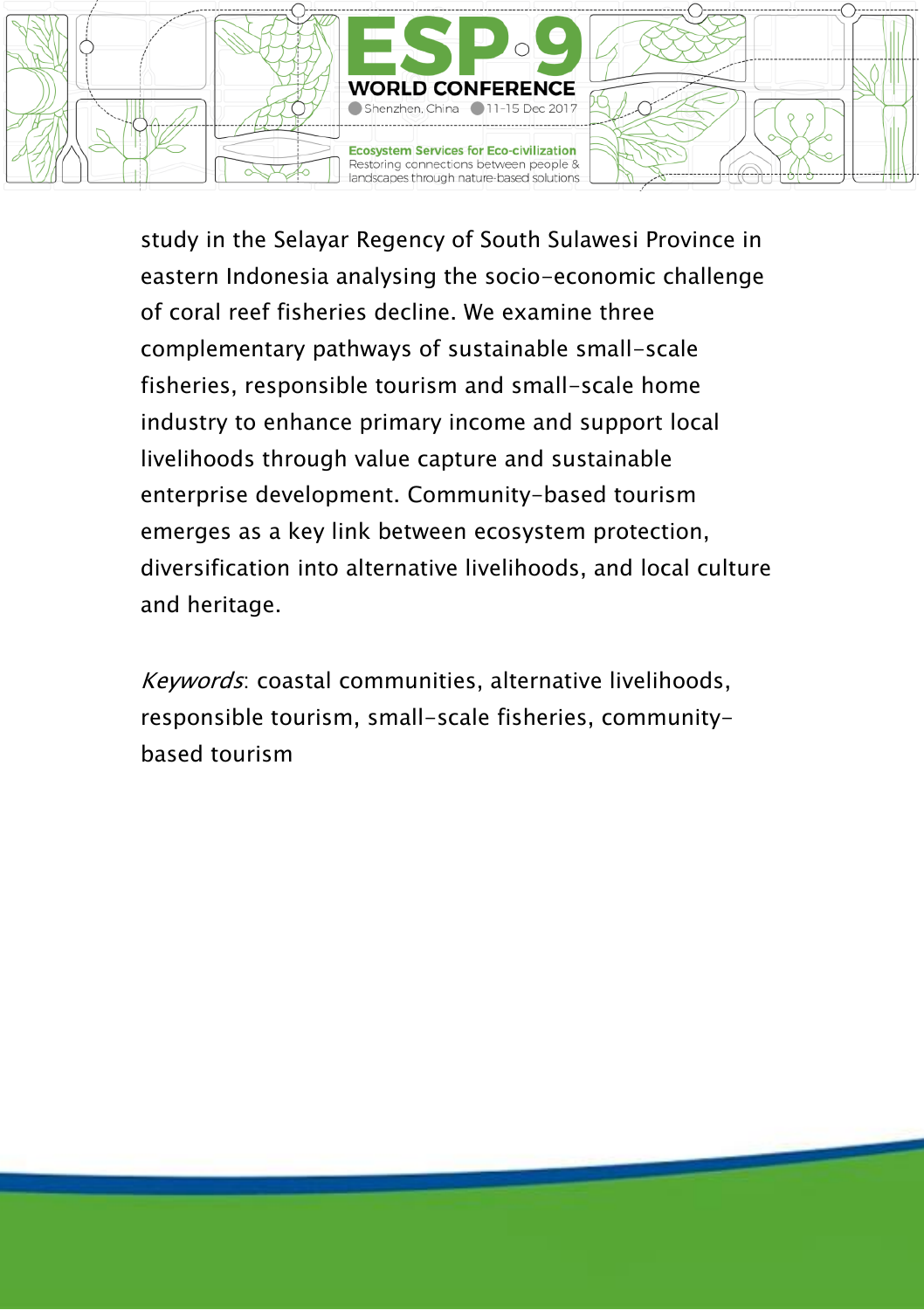

S. Sectoral Working Group sessions: S7 Tourism and ecosystem services - searching for sustainability

# Cultural ecosystem services and nature tourism. Case study in some rural areas in France

Author(s): Amelie Robert, Jean Louis Yengué Affiliation(s): CITERES Research laboratory (CNRS/Tours University, France), RURALITES Research laboratory (Poitiers University, France) Country: France Contact: amelie.robert@univ-tours.fr

In France, like other occidental countries, we can observe a "greening" of the society and tourism is particularly concerned. Tourists are especially in search of nature. But what they search? What kind of nature? We took an interest in these questions in the framework of a research program about nature tourism in rural areas of the French Region Centre-Val de Loire. We consider nature in the broad sense, including agrosystems as sylvosystems, because all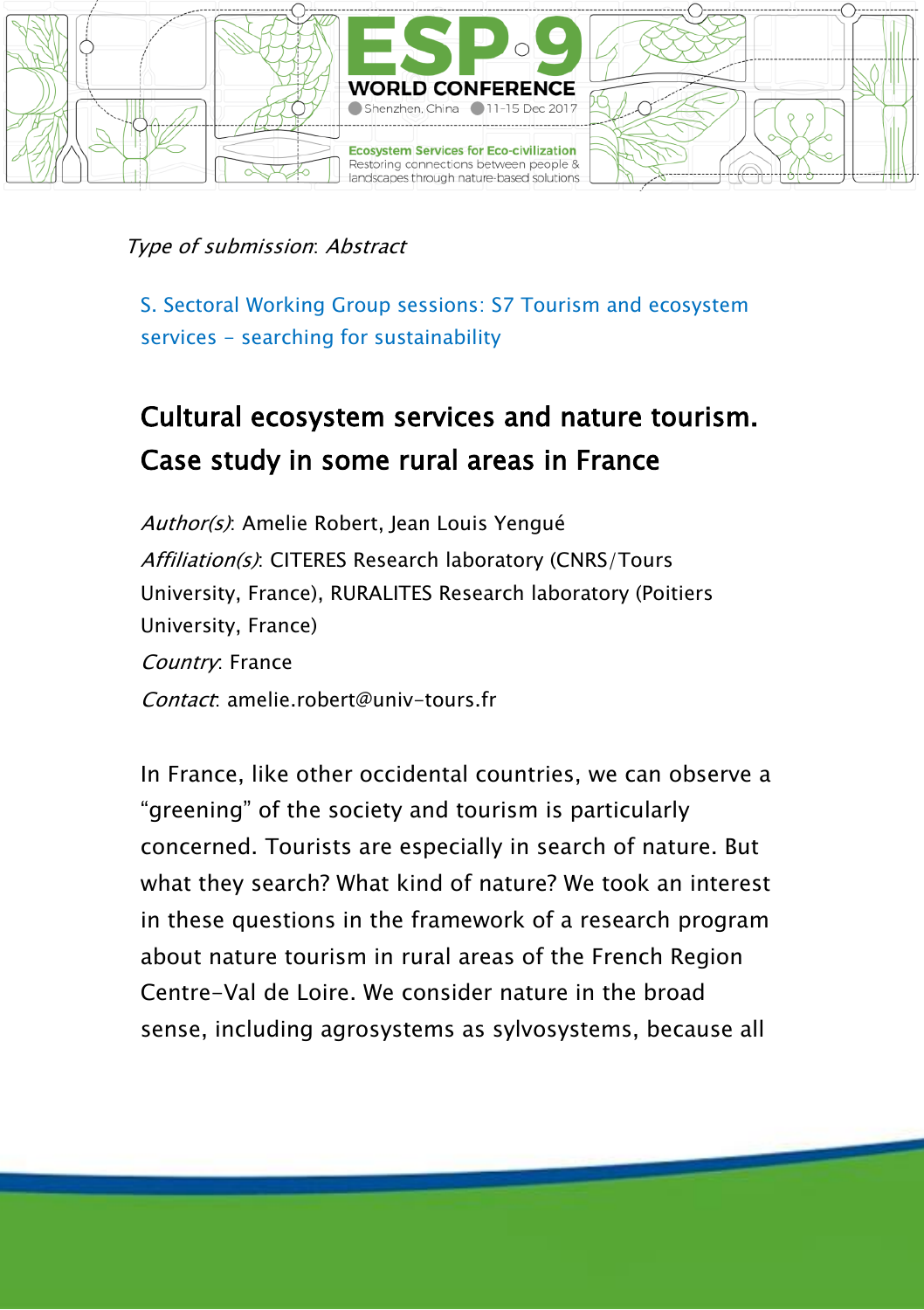

can offer ecosystem services (ES) and they are regarded like this by tourists. Here three case studies will be given as examples: the forest park of a famous castle (Chambord), a vacation village, which is located in a forest and is oriented towards nature, and a vineyard, where tourism is growing. The use of ES concept allows to increase knowledge about nature tourism and question the reasons of the growing importance of this kind of tourism. The majority of tourists are city dwellers and being in the nature provides them with well-being (quiet, nice landscape, etc.). It can also be an opportunity to learn about nature. This kind of tourism is thus a matter for cultural ES. But we have to note that most of tourists prefer a managed nature and the tourism growing is paralleled with planning, especially infrastructures building. Consequently, only a part of the territory, the managed one, is dedicated to tourism. It is particularly true for protected areas, like the forest park of Chambord, where the other part is saved for nature preservation. But it is more generally necessary to avoid use conflicts, because these ecosystems also provide other users with other ES, which can be in contradiction with tourism (especially provisioning services). Thus, cultural ES localization cannot be based only on land use map and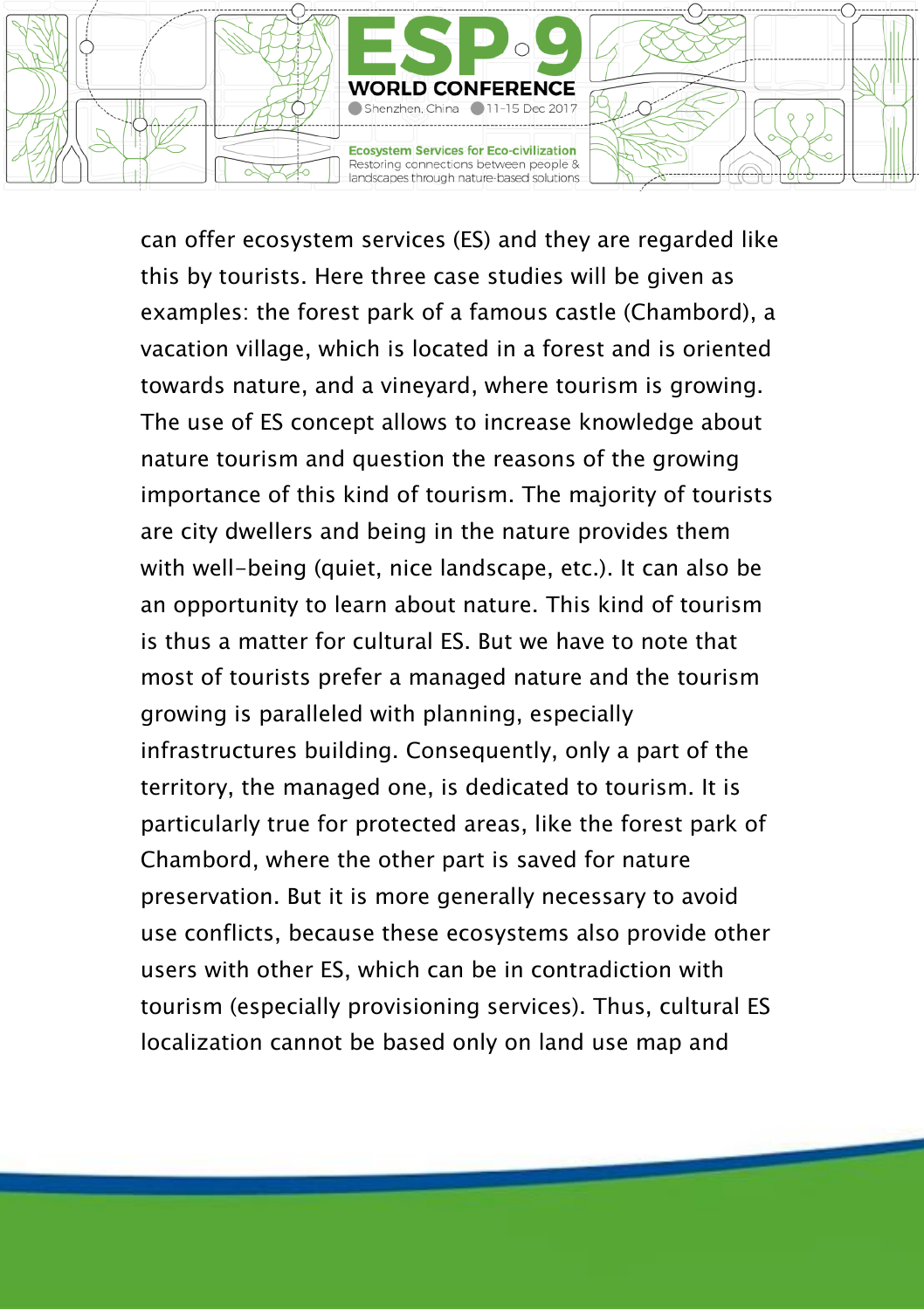

their knowledge implies to add other information, not only about ecosystems. The task is complex and the use of models is compromised.

Keywords: cultural ecosystem services, nature tourism, sylvosystem, agrosystem, managed nature, preservation, model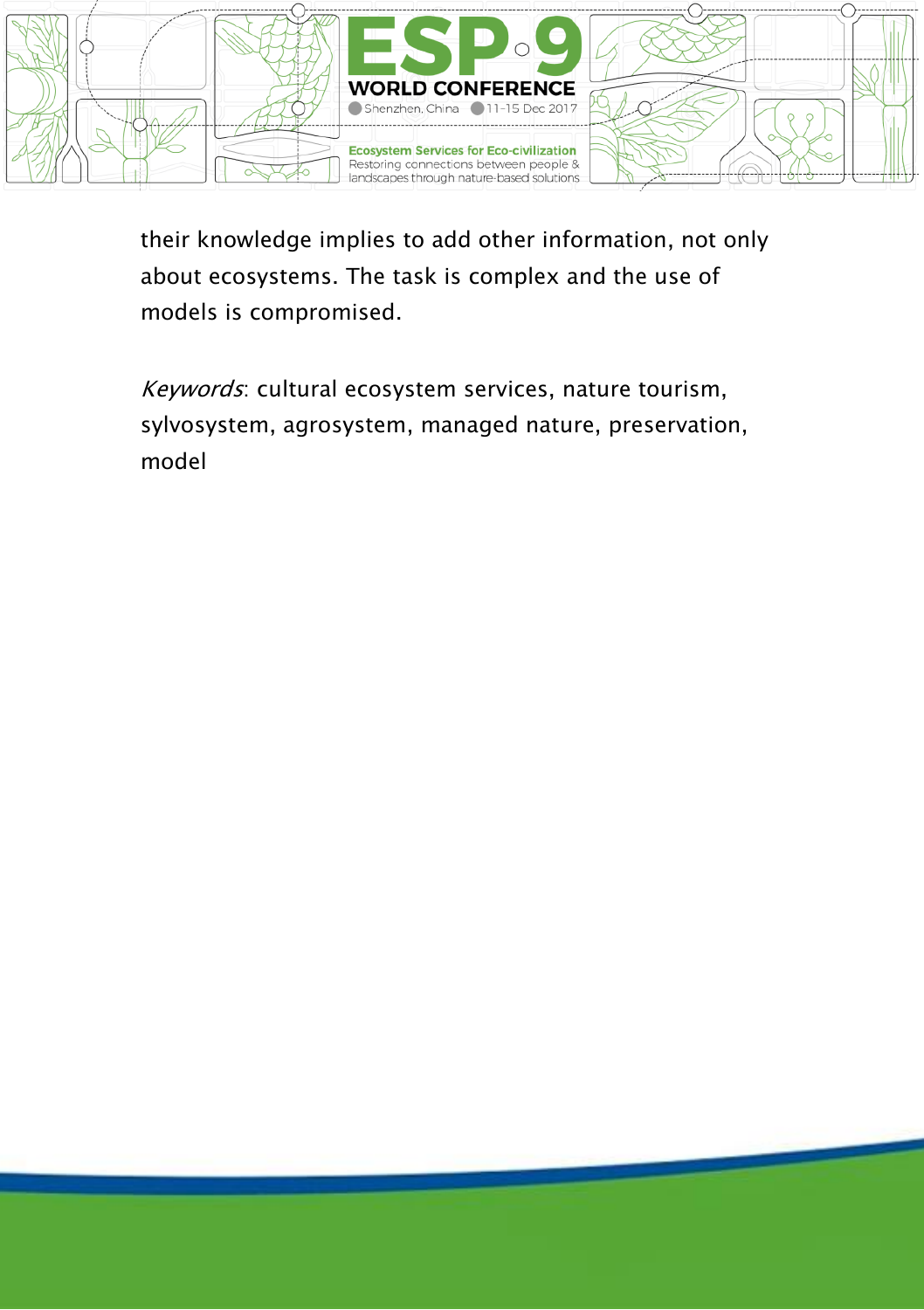

Type of submission: Abstract

S. Sectoral Working Group sessions: S7 Tourism and ecosystem services - searching for sustainability

# Nature tourism & recreation in protected areas: from global visitor data to economic impact analysis

Author(s): Jan Philipp Schägner Affiliation(s): European Commission, JRC Other author(s): Paul Eagles, Anna Spenceley Country: Italy Contact: philipp.schaegner@ec.europa.eu

As part of the BIOPAMA.org program (Biodiversity and Protected Area Management Program) and DOPA (Digital Observatory of the Protected Areas) we aim at supporting nature conservation, biodiversity protection and protected area management worldwide.

Nature tourism and recreation is an important ecosystem service provided by protected areas (PA).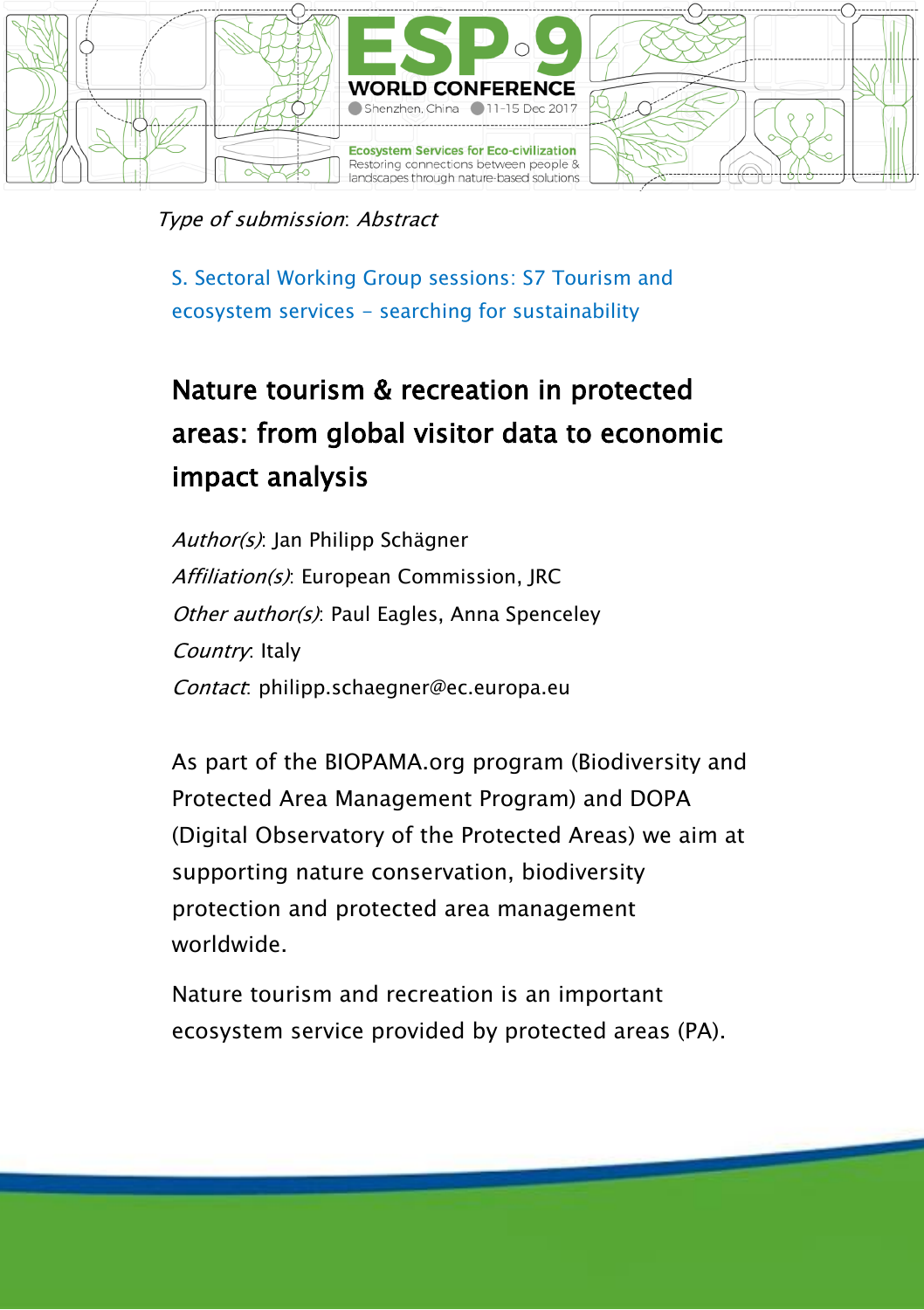

Globally, PAs receive approximately 8 billion visits per year that generate about US \$600 billion in direct incountry expenditure. The global tourism sector is expected to grow substantially for the coming years.

However, nature tourism in PAs is a double-edged sword. On the one hand, nature tourism constitutes a substantial recreational value and a significant source of income and employment for local communities. Thereby it may increase acceptance for nature conservation across the local population and may be used as an argument for conservation. On the other hand, nature tourism may present a threat to natural ecosystems and biodiversity due to over-tourism, wildlife disturbance, induced land-use change and travel related emissions.

At the starting point of all nature tourism impact analyses, we put the number of visits received by PAs. Therefore, we construct a global open-access geodatabase on PAs' visitor statistics, in collaboration with the TAPAS (Tourism and Protected Areas Specialist) group and WCMC (World Conservation Monitoring Centre). Thereafter, we extend the database stepwise to include economic, social and